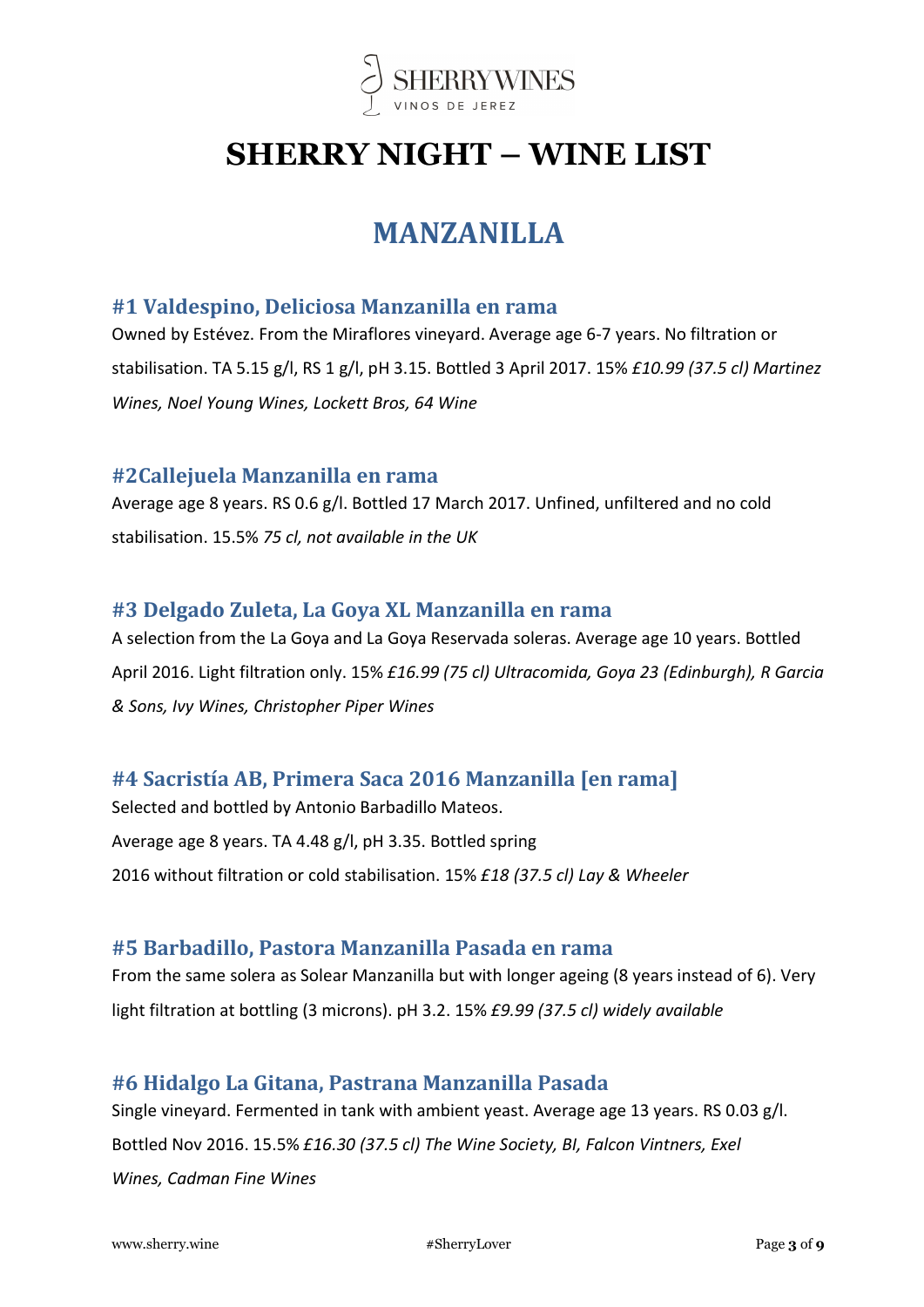

## **FINO**

### #7 Emilio Lustau, Puerto Fino Fino

Owned by Caballero. Average age 5 years. Bottled March 2017. No cold stabilisation and lightly filtered. TA 4.28 g/l, pH 3.03, RS 1 g/l. 15% £17.30 (75 cl) Field & Fawcett, Berry Bros & Rudd, Quaff Wine Merchants, Byrne & Co, Dunell's

### #8 El Maestro Sierra Fino

Wine aged c 4 years. Bottled Sept 2016. Cold stabilised but unfiltered. 15% £14.40 (75 cl) Bottle Apostle, Highbury Vintners, Seven Cellars (Brighton)

### #9 Rey Fernando de Castilla Fino en rama

Average age 6 years. Light plate filtration. RS 1 g/l. Bottled Nov 2016. 15% £10 (37.5 cl) Welch & Co Wines, Hennings Wine, Woodwinters

### #10 González Byass, Tio Pepe Fino en rama

8th edition, bottled April 2017. 16,000 bottles from 60 casks selected from the Tio Pepe solera. Unfiltered, unclarified. 15% £15.50 (75 cl), £9 (37.5 cl) The Wine Society, Lea & Sandeman, Berry Brothers & Rudd

### #11 Urium Fino en rama

Average age 8 years. RS 0.6 g/l. Bottled Nov 2016. Unfined, unfiltered and no cold stabilisation. 15% £19.99 (75 cl) Sherry Boutique, Red Squirrel, Goya 23 (Edinburgh), Good Spirits Co (Glasgow)

### #12 Emilio Lustau, Tres En Rama: El Puerto de Santa María Fino

Owned by Caballero. Average age 5 years. 15% £16.95 (50 cl) Berry Bros & Rudd, Woodwinters, The Good Spirit Company, Corks of Cotham (due in the UK early May)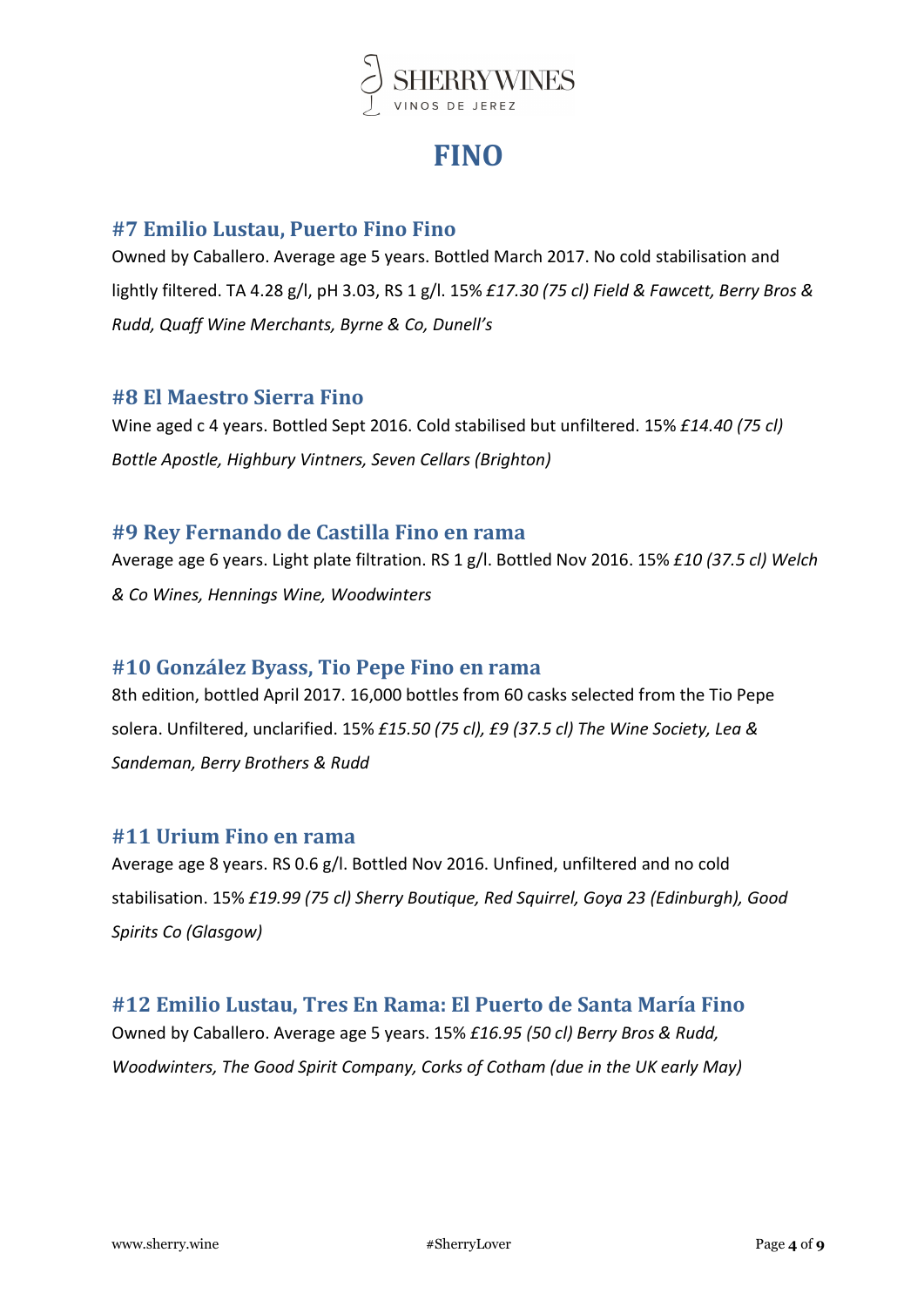

## #13 González Byass, Tres Palmas Fino [en rama]

Originally a Tio Pepe Fino but with 10 years average age, just one cask selected for this bottling. TA 5.07 g/l, pH 2.99, RS 1.6 g/l, glycerine 0.2 g/l. Bottled Nov 2016. 16% £38 50 (50 cl) The Whisky Exchange, Lay & Wheeler

### #14 Tradición, Saca Noviembre 2016 Fino [en rama]

Two bottlings a year but aged longer than most Finos. 180-butt solera started in the 1970s and average age 12 years. No fining, filtration or cold stabilisation. 15% £30-35 (75 cl) Salisbury Wine Store, Cartwright Brothers, Farr Vintners, Master of Malt, Hedonism Wines, Harvey Nichols, Starmore Boss, Woodwinters, Drinkmonger

### #15 Tradición, Saca Mayo 2016 Fino [en rama]

Average age 12 years. No fining, filtration or cold stabilisation. Flor character typically more prominent than on the autumn bottling because the flor activity is at its peak. 15% £30-35 (75 cl) Salisbury Wine Store, Cartwright Brothers, Farr Vintners, Master of Malt, Hedonism Wines, Harvey Nichols, Starmore Boss, Woodwinters, Drinkmonger

## PALO CORTADO

### #16 Williams & Humbert, Dos Cortados Palo Cortado VOS

Wines at least 25 years old. Bottled Feb 2016. Glycerine 4.75 g/l (evaporation/concentration), pH 2.95. 19.5% £15.99 (37.5 cl) widely available

### #17 Rey Fernando de Castilla, Antique Palo Cortado [en rama]

Average age 30 years. Solera runs only once a year and only about 10% bottled. Light plate filtration. Bottled Nov 2016. RS 4 g/l, TA 6.74 g/l. 20% £25.95 (50 cl) Slurp, Hawkshead Wines, All About Wine, Waitrose Cellar, Vin Neuf, Hennings Wine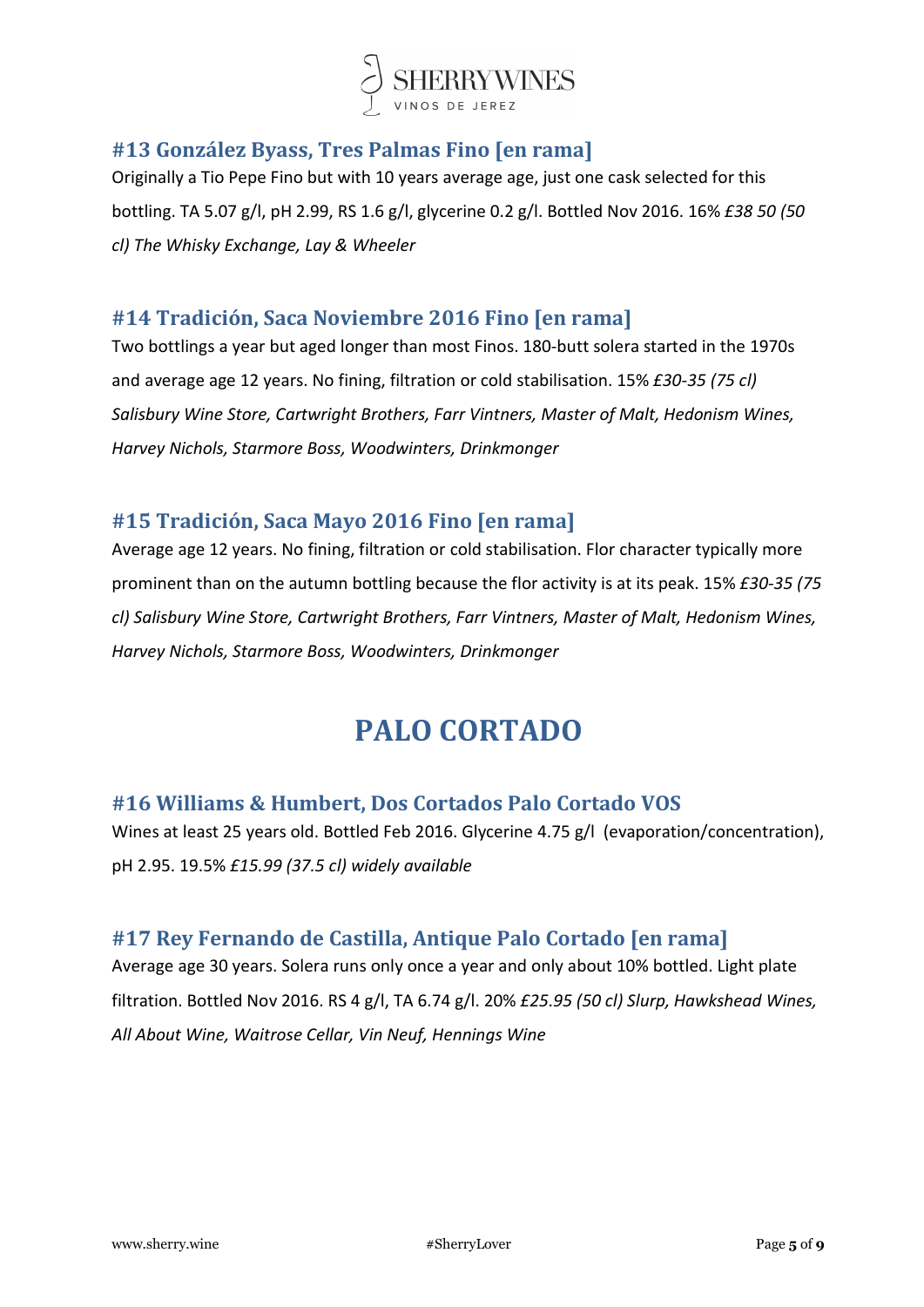

## #18 Cayetano del Pino y Cia, Viejísimo 1/5 Palo Cortado

From the Cayetana del Pino Almacenista, founded 1886, a Palo Cortado specialist. Wines aged 40+ years from a small solera of 5 butts. 'Minimally treated.' TA 7.35 g/l, RS 3.2 g/l. 21.34% £21 (37.5 cl) The Wine Society, Fortnum & Mason, Cambio de Tercio Restaurant Group

### #19 Valdespino, Cardenal Palo Cortado VORS

Owned by Estévez. Single vineyard: Macharnudo Alto. Solera of only 6 casks - a selection from the Palo Cortado CP. Average age 50 years. 22% £117.99 (37.5 cl) Christopher Keiller

### #20 Tradición Palo Cortado VORS

No fining, filtration or cold stabilisation. Average age 32 years. TA 7.4 g/l, RS 4.2 g/l. 19.5% £75-80 (75 cl) Salisbury Wine Store, Cartwright Brothers, Farr Vintners, Master of Malt, Hedonism Wines, Harvey Nichols, Starmore Boss, Woodwinters, Drinkmonger

### #21 Harveys Palo Cortado VORS

98% Palomino Fino, 2% Pedro Ximénez. RS 19 g/l, TA 7g/l. Solera founded 1906. 19.5% Where to buy: £23.49 (50 cl) Selfridges, Waitrose, Waitrose Cellar, TheDrinkShop.com, Master of Malt

## AMONTILLADO

### #22 Delgado Zuleta, Zuleta Amontillado

Eight years in the solera system - 5-6 years' biological ageing followed by 2-3 years' oxidative ageing. Bottled May 2016. RS < 3 g/l. 'Normal' fining, filtration and cold stabilisation. 17.5% Where to buy: £11.99 (75 cl) R Garcia & Sons, Goya 23 (Edinburgh), R S Wines, Martínez Wines, Blanco and Gómez Wines, Christopher Piper Wines

### #23 Rey Fernando de Castilla, Antique Amontillado [en rama]

Average age 20 years - technically VOS but not labelled as such. Light plate filtration. RS 2.6 g/l, TA 6.37 g/l. Bottled Nov 2016. 19% Where to buy: £22.95 (50 cl) Slurp, Hawkshead Wines, All About Wine,Waitrose Cellar, Vin Neuf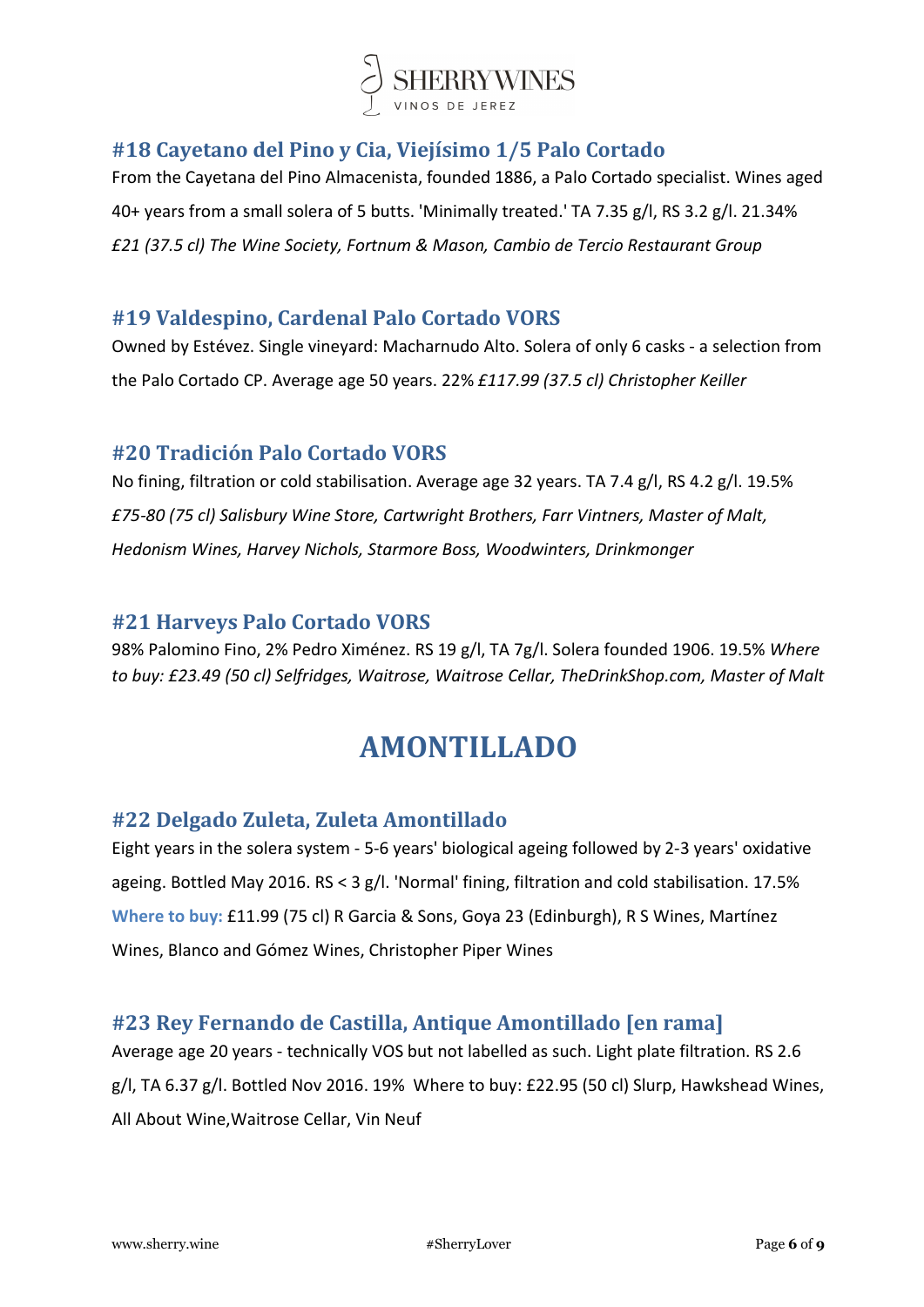

### #24 Equipo Navazos, La Bota de no 69 Amontillado

Bottled Sept 2016 in 1,100 magnums only. From a single large butt in Calle Misericordia (a tonel gordo of 2,000 litres) that has been refreshed with a Manzanilla Pasada. Average age 17-18 years. Unfined, no cold stabilisation, strained to remove bits but no filtration. 18% Where to buy: £83 (150 cl) The Sampler, The Solent Cellar

### #25 González Byass, Cuatro Palmas Amontillado

A 48-year-old sherry, originally from the Tio Pepe solera, that is now technically a fine old Amontillado. Bottled from one of the remaining six casks in the Museo Solera. TA 8.4 g/l, pH 2.8, RS 7.2 g/l. Neither filtered nor clarified. 21.5% £74.20 (50 cl) Lea & Sandeman, Hedonism Wines

### #26 Tradición Amontillado VORS

Average age 45 years. No fining, filtration or cold stabilisation. TA 7.93 g/l, RS 3.6 g/l, VA 1.28 g/l. 19.5% £60-65 (75 cl) Salisbury Wine Store, Cartwright Brothers, Farr Vintners, Master of Malt, Hedonism Wines, Harvey Nichols, Starmore Boss, Woodwinters, Drinkmonger

### #27 Barbadillo Amontillado VORS

300 bottles per year from a solera of around 30 American oak butts in Barbadillo's El Potro Bodega in Sanlucar. Average age of wine 50 years. 19% £76 (75 cl) Turville Valley Wines, Farr Vintners, Hedonism Wines

## OLOROSO

### #28 Pedro's Almacenista Selection Oloroso

Selected by Peter Dauthieu from the family almacenista Garcia Jarana (the family's main business is motorcycle distribution). Average age 20+ years. Light (3-micron) filtration only. TA 6.75 g/l, pH 3.3, RS 2.59 g/l. Bottled June 2016. 20.25% £13.99 (75 cl) Majestic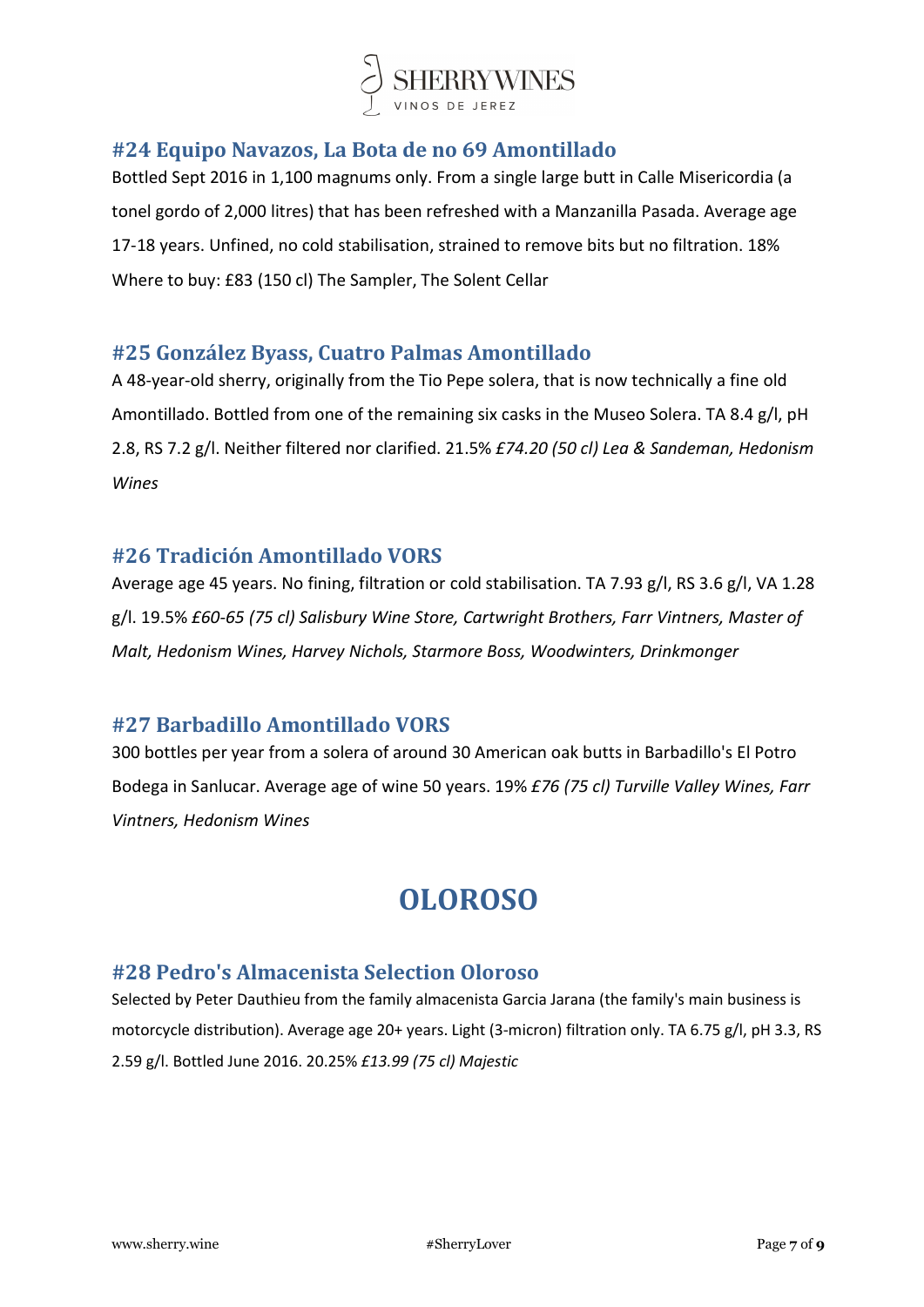

### #29 Williams & Humbert 2001 Oloroso

Dos Mercedes and Las Conchas vineyards, a vintage wine, thus not part of a solera. No topping up. Bottled in small batches to order. This bottling March 2017. TA 6.4 g/l, pH 3.02, RS 4 g/l (part RS and part glycerine). 20% £40-£50 (75 cl) Lay & Wheeler

### #30 Callejuela, El Cerro Oloroso

Average age 20+ years. RS 4.5 g/l. Bottled 2016. Unfined, unfiltered and no cold stabilisation. 21% £40 (50 cl) Sherry Boutique, Goya 23 (Edinburgh)

### #31 Osborne, Sibarita 30 Year Old Oloroso VORS

Solera founded in 1792. Average age 30 years. RS c 9 g/l. Includes 2% Pedro Ximénez. 20% £22-£28 (50 cl) The Wine Society, Master of Malt

### #32 Salto al Cielo, Estate Aged Oloroso 1/5

Salto al Cielo means 'Leap to Heaven'. The estate belonged to the Carthusian monks in the 19th century and was where the monks spent their retirement. Wine average age 30+ years. TA 6.6 g/l, pH 3.21, RS 8.8 g/l. 21% £65 (37.5 cl) The Wine Society

### #33 Harveys, Medium Old Oloroso VORS

90% Palomino Fino, 10% Pedro Ximénez. RS 53 g/l, TA 7 g/l. Solera founded 1909. 20% £23.49 (50 cl) Selfridges, TheDrinkShop.com

### #34 Valdespino, Solera 1842 Oloroso VOS

Owned by Estévez. 90% Palomino Fino, 10% Pedro Ximénez (blended after about 10 years). Average age 20 years. RS 60 g/l, TA 6.25 g/l, pH 3.2. 21% £23.99 (37.5 cl) Lea & Sandeman, Caviste

### #35 Emilio Lustau 1997 Rich Oloroso

Owned by Caballero. TA 5.8 g/l, pH 3.23, RS 160 g/l (fermentation stopped). Bottled Dec 2010. 20.5% £22.95 (50 cl) Fortnum & Mason